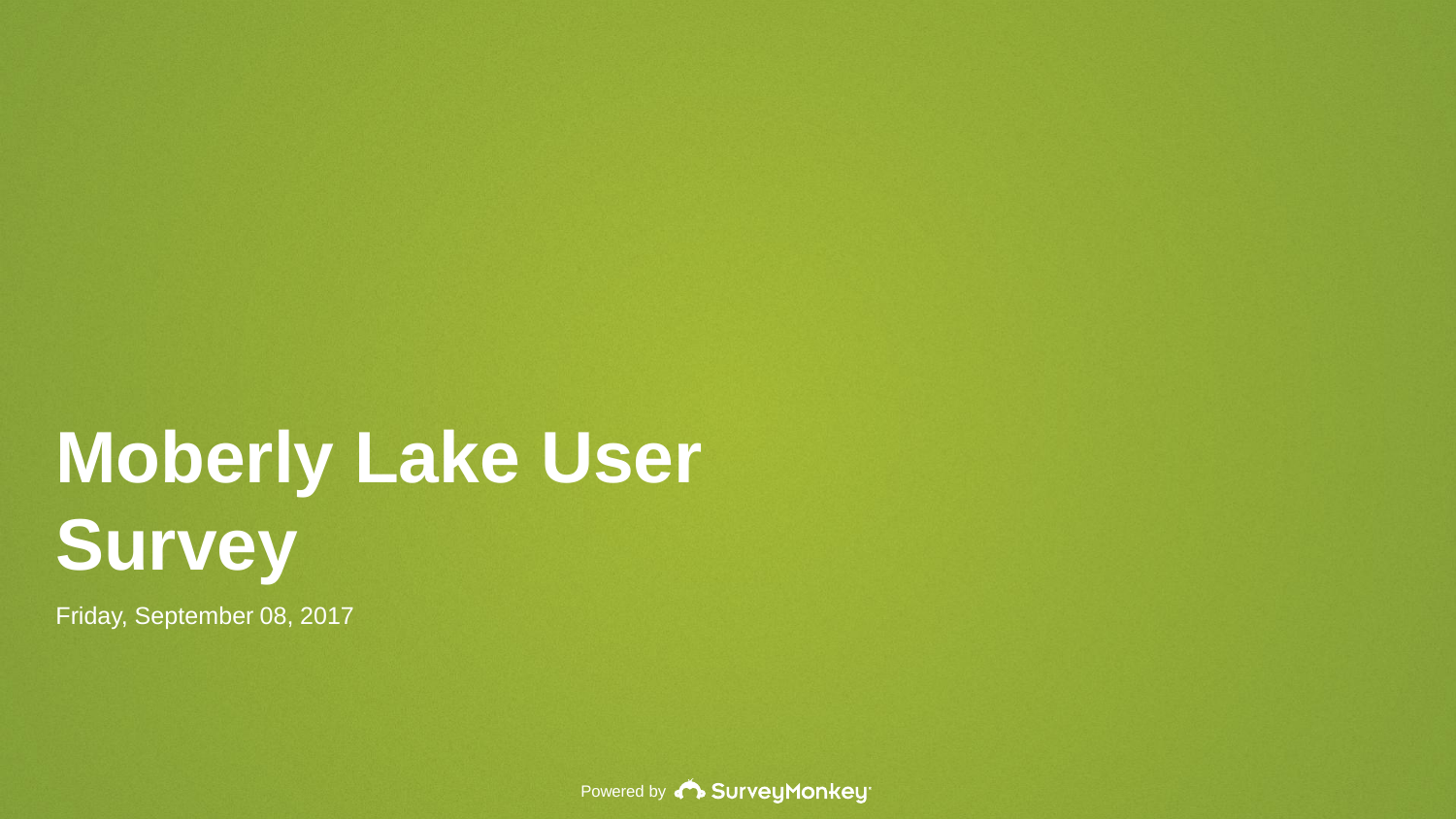# **Q1: How do you use Moberly Lake? (check all that apply)**



| ANSWER CHOICES                                                                                  | <b>RESPONSES</b> |                |
|-------------------------------------------------------------------------------------------------|------------------|----------------|
| I am a seasonal or permanent resident                                                           | 93.75%           | 30             |
| I camp at the provincial campground                                                             | 0.00%            | 0              |
| I come out to the lake for day visits                                                           | 6.25%            | $\overline{2}$ |
| I boat on the lake                                                                              | 87.50%           | 28             |
| I hike/birdwatch around the lake                                                                | 43.75%           | 14             |
| I fish on the lake or its rivers                                                                | 56.25%           | 18             |
| I own a local business or work in the area                                                      | 9.38%            | 3              |
| I rely on water withdrawn from the lake for my household use                                    | 46.88%           | 15             |
| I rely on water withdrawn from the lake as my source (raw) drinking water (before<br>treatment) | 9.38%            | 3              |
| I rely on water withdrawn from the lake for my industry                                         | 3.13%            | 1              |
| The lake contributes to my social, cultural or spiritual well-being                             | 65.63%           | 21             |
| Total Respondents: 32                                                                           |                  |                |
|                                                                                                 |                  |                |

Powered by **CD** SurveyMonkey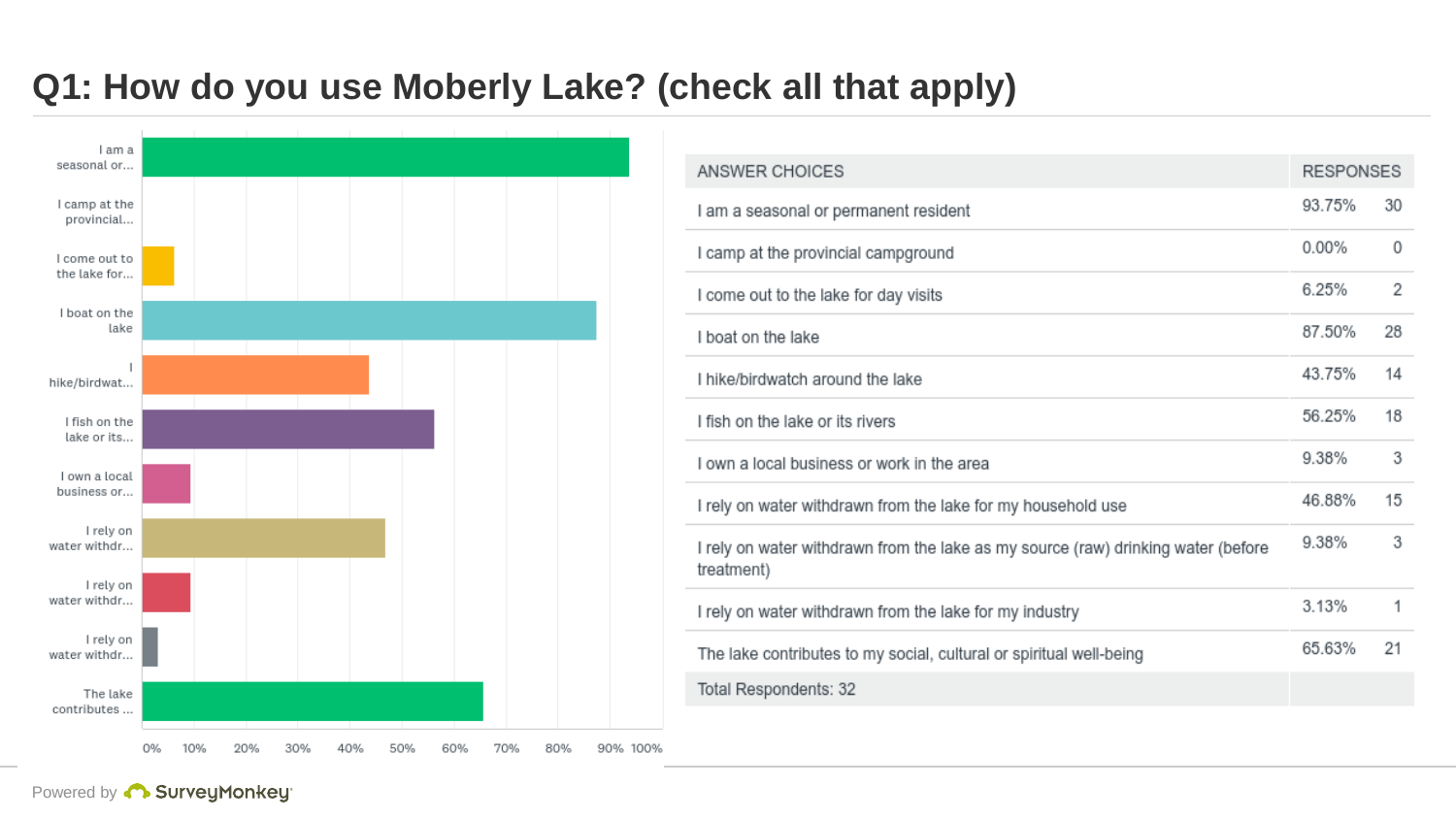| # | OTHER (PLEASE SPECIFY)                                                                                    |
|---|-----------------------------------------------------------------------------------------------------------|
|   | I only use non-motorized boats on the lake.                                                               |
|   | I swim in the lake                                                                                        |
|   | We use collected and stored rainwater for all our water needs. Metal roofs + two 3000 gallon<br>cisterns. |
|   | Irrigation for lawn                                                                                       |
| 5 | Cross country ski in winter.                                                                              |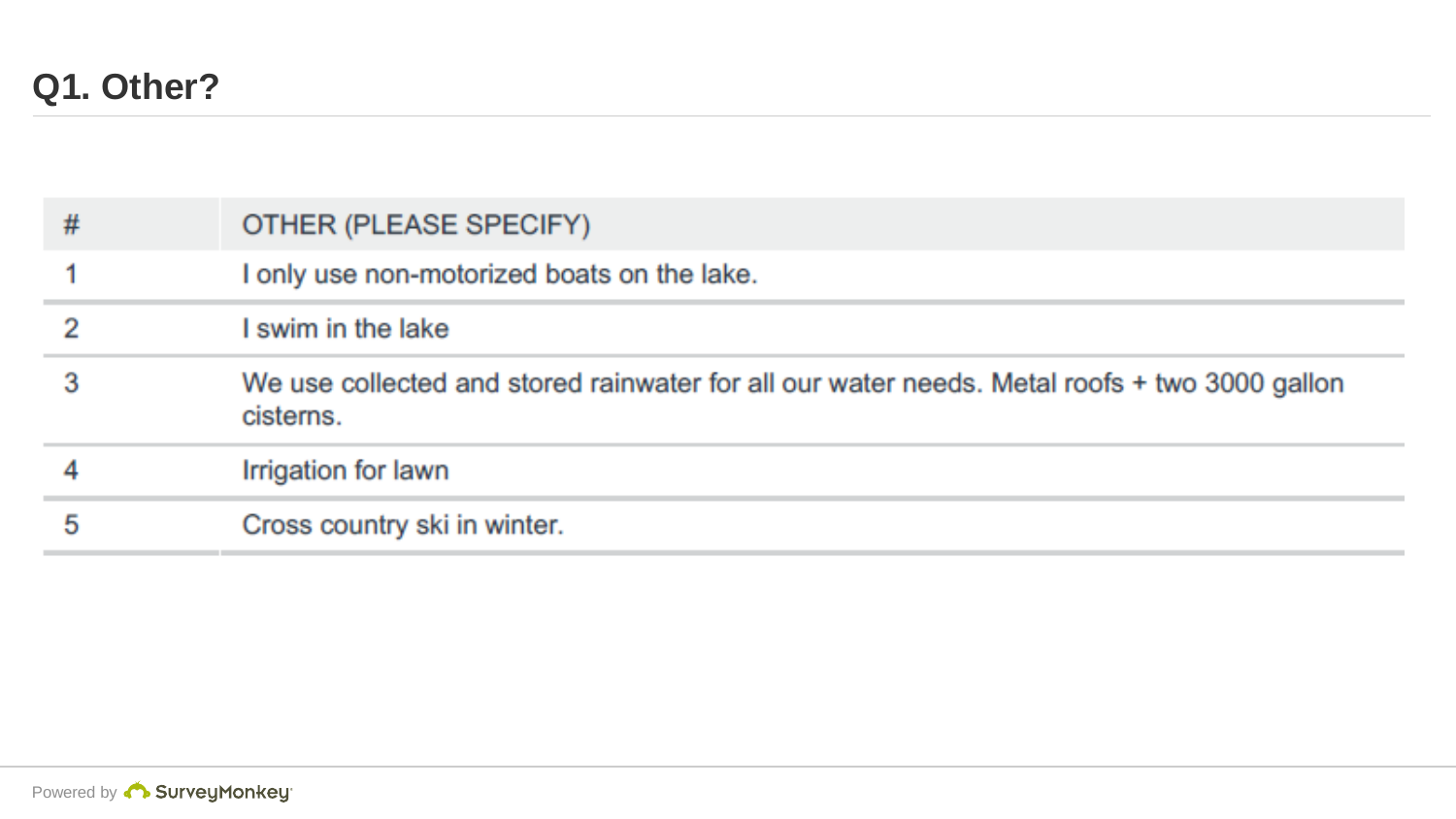# **Q2: How does the general quality of the lake affect your use?**

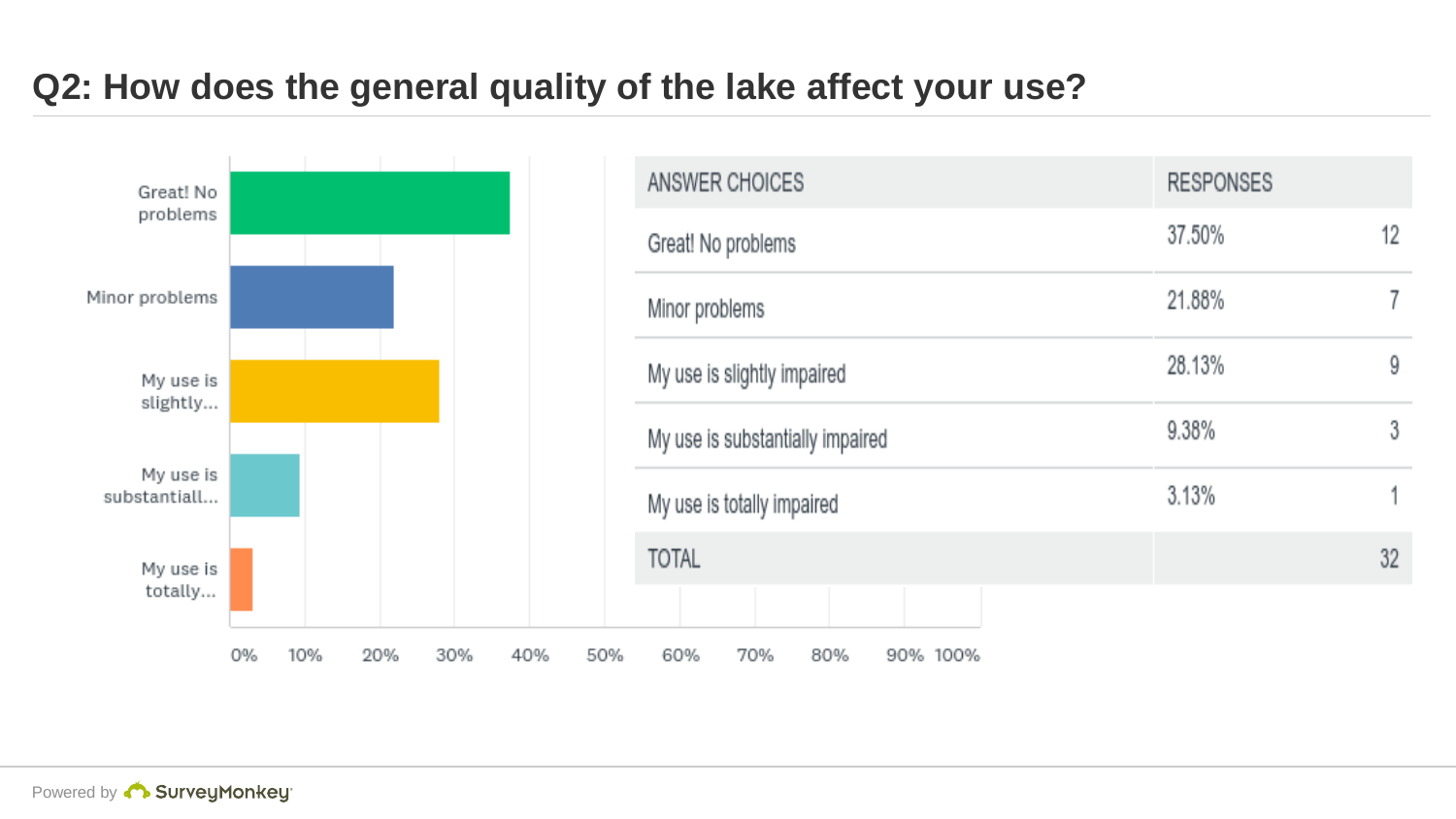# **Q3: If you indicated above that your use of the lake is impaired, what issues are causing this impairment? (check all that apply)**



| ANSWER CHOICES                                                | <b>RESPONSES</b> |    |
|---------------------------------------------------------------|------------------|----|
| No issues                                                     | 27.59%           | 8  |
| Increase in algal scum / aquatic plants                       | 48.28%           | 14 |
| Turbidity (water muddied from sediments and erosion)          | 62.07%           | 18 |
| Boats/boating/personal watercraft (congestion, noise, safety) | 13.79%           | 4  |
| Poor fishing                                                  | 31.03%           | 9  |
| Water quality (for household, livestock or other use)         | 20.69%           | 6  |
| Development (housing density, infilling)                      | 10.34%           | 3  |
| Humans (noise from partiers, trash and litter, etc)           | 24.14%           | 7  |
| Problem wildlife (bears, cougars, etc.)                       | $0.00\%$         | 0  |
| Total Respondents: 29                                         |                  |    |
|                                                               |                  |    |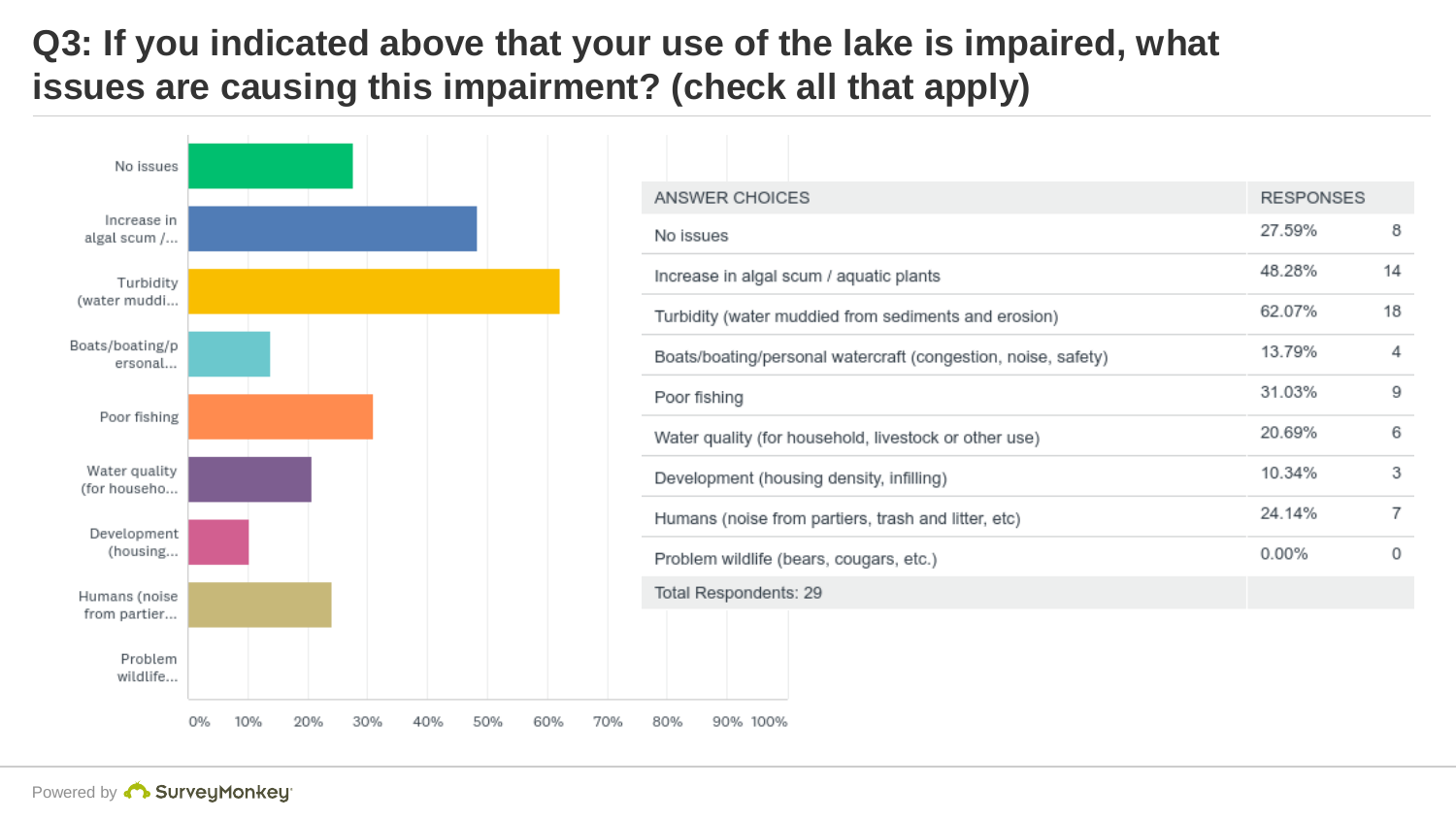# **Q3. Other?**

- **Stray dogs and off leash dogs**
- Garbage disposal (waste station not open when campers are leaving Sunday night) / garbage left at the cairn and elsewhere
- **Motorized boats driving too close to shore/up the river (swimmers,** sensitive wildlife, etc.)
- Cabin and other development along banks / shores with 'landscaped' beaches (may affect fish habitat) / impact on erosion, sedimentation, and neighbors
- Poor water quality / increased turbidity / affect on fish
- **Diverfishing**
- **Effect of obstructions on the Moberly River**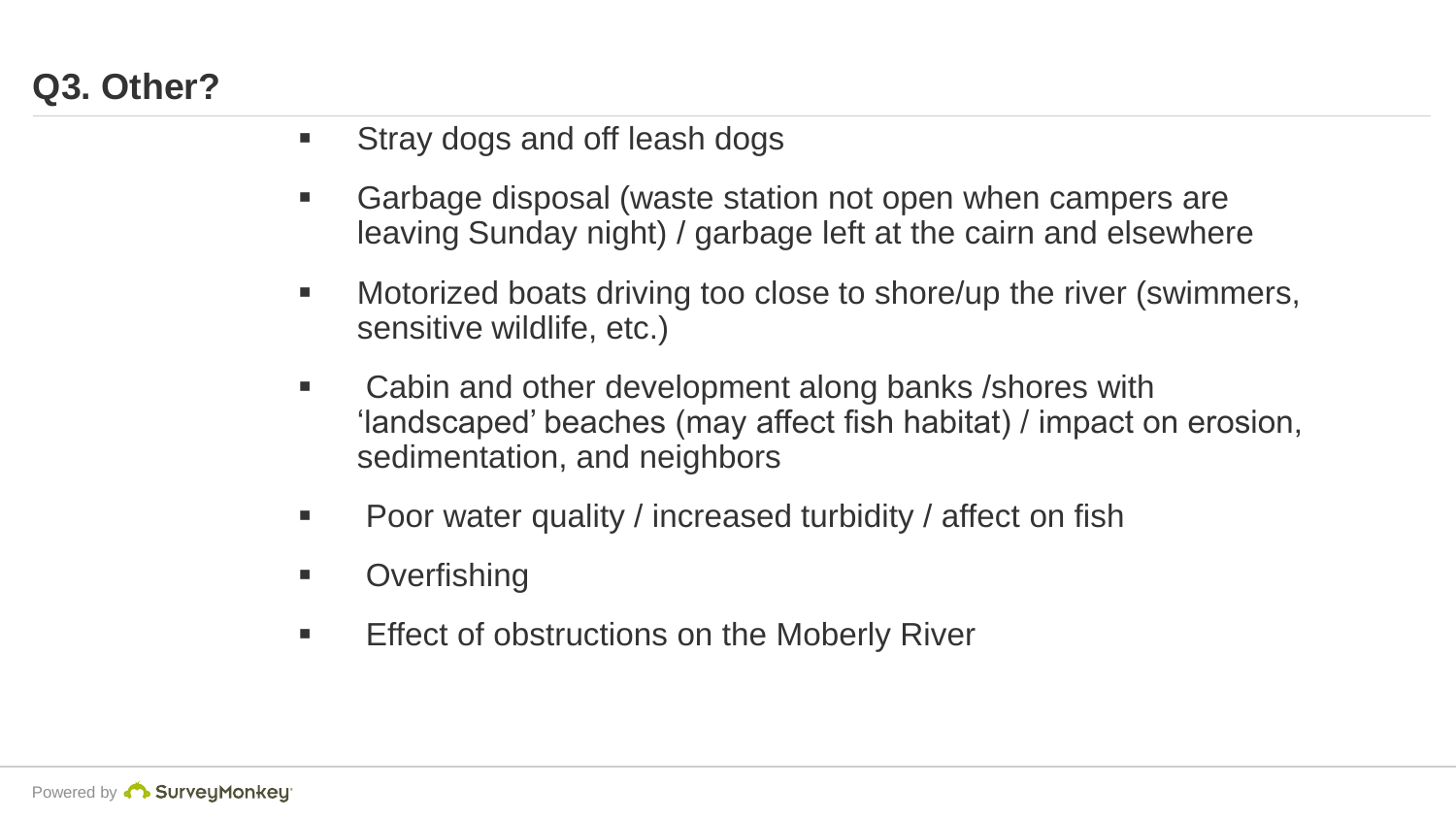# **Q4: Overall, do you think the general quality of the lake has changed in the last 5 years?**

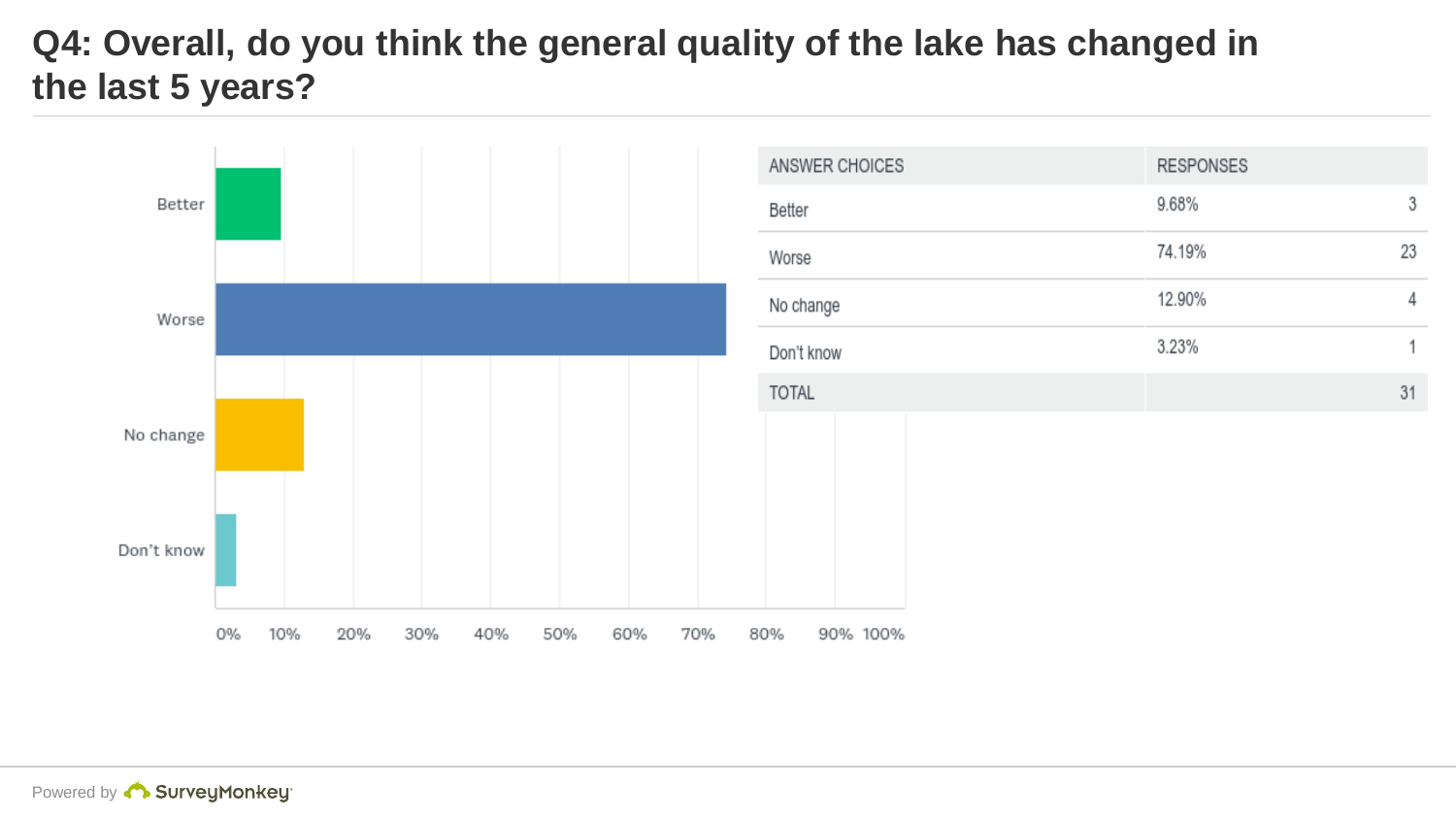# **Q4. Comments**

|    | Increased sediment significantly reduces water quality.                                                      |
|----|--------------------------------------------------------------------------------------------------------------|
| 2  | Much worse.                                                                                                  |
| 3  | The water clarity has changed significantly following the flood five years ago.                              |
|    | midly                                                                                                        |
| 5  | I think anytime you have intensified concentration of human inhabitation you will have problems<br>occuring. |
| 6  | High levels of increased sediment, algae, and weeds.                                                         |
|    | Somewhat worse                                                                                               |
| 8  | Seems like there are more weeds along shore                                                                  |
| 9  | Floods of 2011 & 16 increased erosion rates an dale sedimentation.                                           |
| 10 | Flooding causing poor water conditions                                                                       |
| 11 | very dirty after the flood                                                                                   |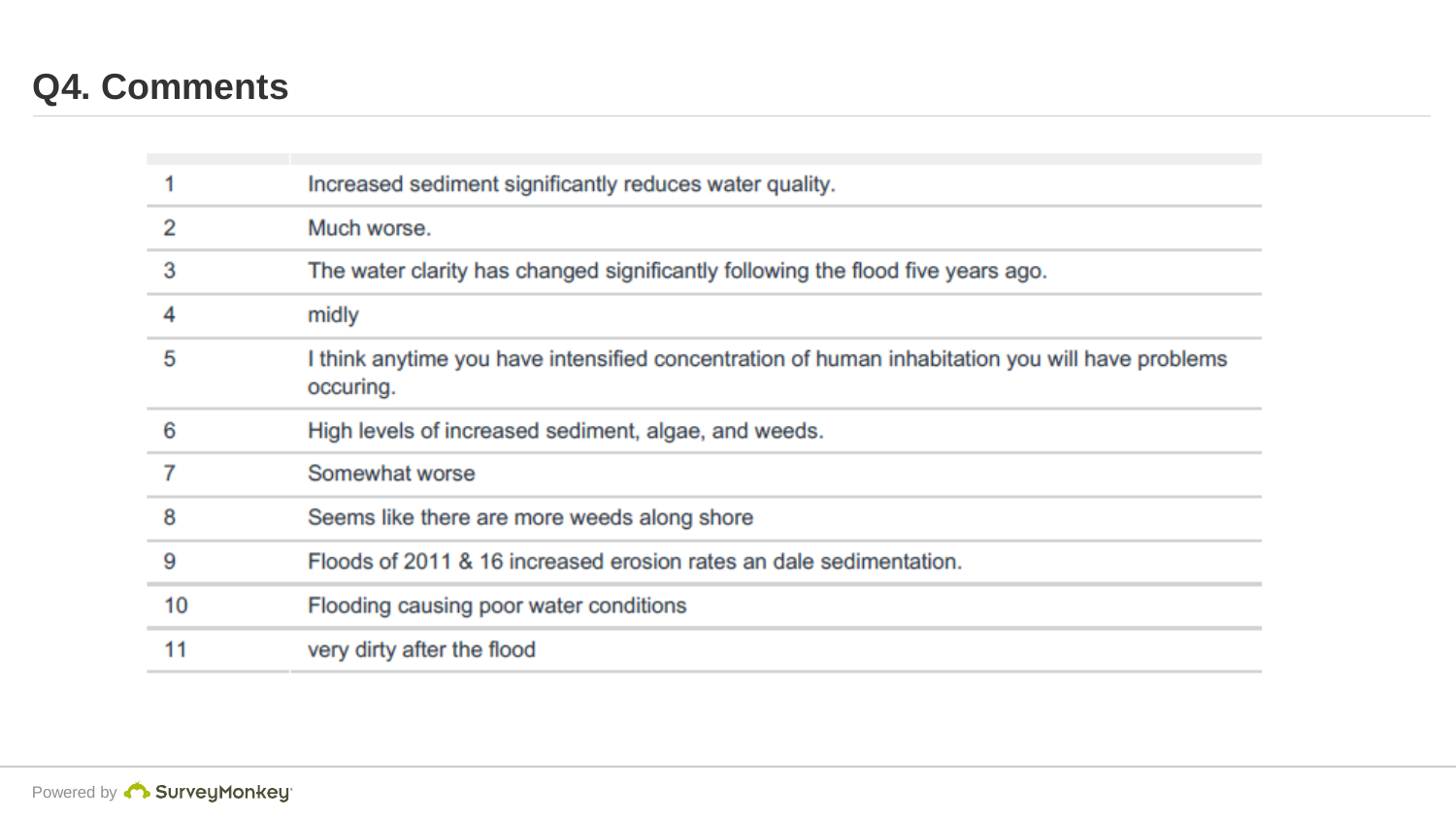# **Q5: What are you willing to do to maintain or improve the quality of Moberly Lake? (Check all that apply to you)**



| ANSWER CHOICES                                                                                                                     | <b>RESPONSES</b> |    |
|------------------------------------------------------------------------------------------------------------------------------------|------------------|----|
| Minimizing any disturbance from my activities to the shoreline                                                                     | 74.19%           | 23 |
| Minimizing any disturbance that could increase erosion and add sediment to the<br>lake                                             | 80.65%           | 25 |
| Avoiding the use of any fertilizers or pesticides near any water sources                                                           | 87.10%           | 27 |
| Conserving my water use                                                                                                            | 38.71%           | 12 |
| Maintaining my septic system in good working order                                                                                 | 90.32%           | 28 |
| Using phosphate-free soaps and detergents and avoiding putting toxic chemicals<br>down the drain                                   | 70.97%           | 22 |
| Retaining native vegetation and not introducing non-native nor invasive species                                                    | 77.42%           | 24 |
| Clean, drain and drying my boat or personal watercraft before moving between<br>lakes to avoid transporting invasive species       | 58.06%           | 18 |
| Being respectful of wildlife when recreating around or on the lake                                                                 | 80.65%           | 25 |
| Upholding agricultural and industry best / beneficial management practices,<br>operating standards, regulations, legislation, etc. | 25.81%           | 8  |
| Working with neighbours, community associations, etc.                                                                              | 90.32%           | 28 |
| Attending local planning and other stakeholder consultation meetings                                                               | 83.87%           | 26 |
| Total Respondents: 31                                                                                                              |                  |    |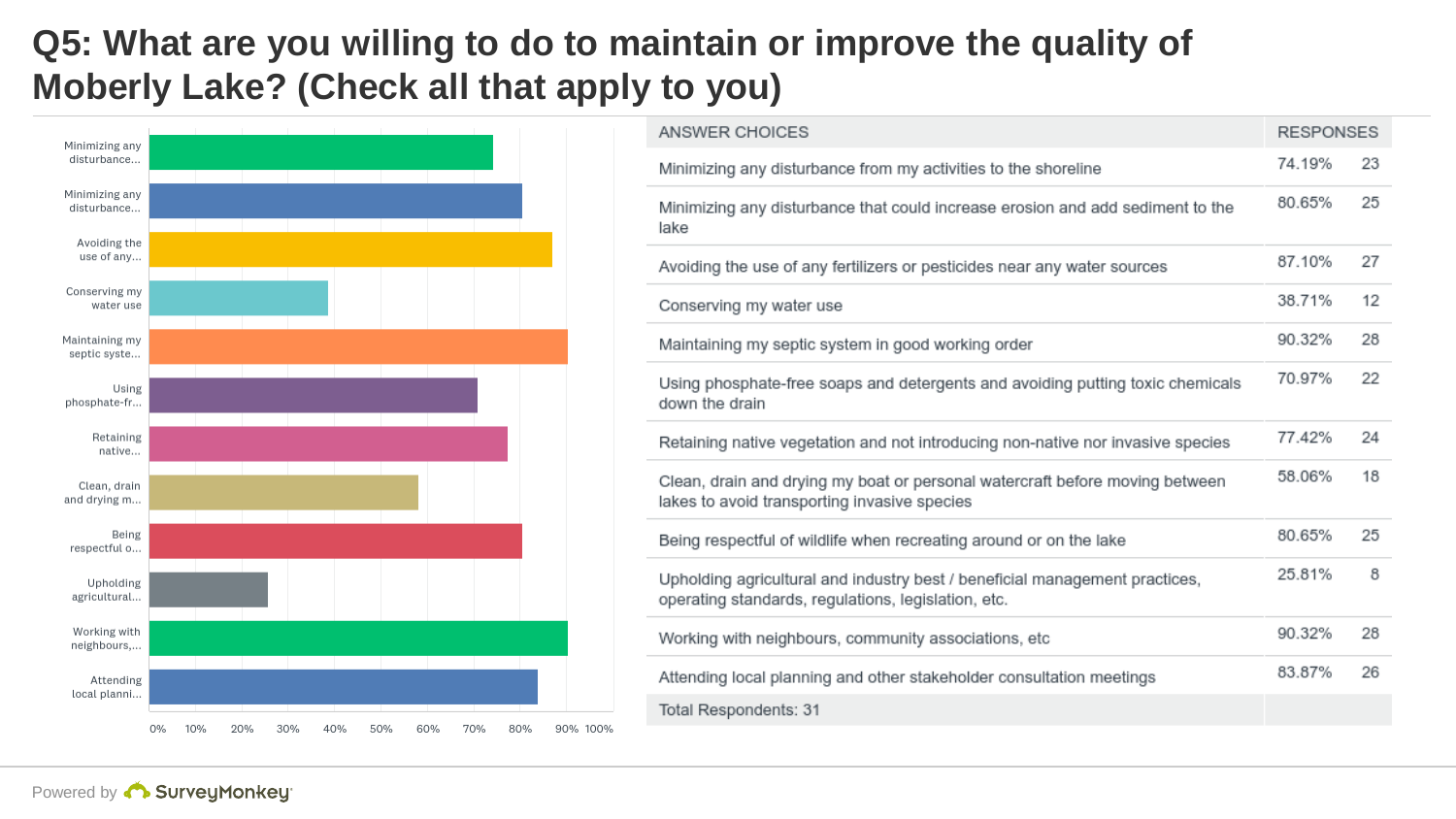## **Q6. What do you think the MLCA should do to maintain or improve the quality of Moberly Lake?** Answered: 27 Skipped: 5

- Communicate with all property owners (e.g. Tax notices) about the issues
- Provide education and information (e.g. literature or programs) to build awareness of stakeholders/property owners /recreational users on the benefits of maintaining a healthy lake / proper use of the lake (e.g. Remove your garbage, clean drain dry your boat, etc.)
- Work to improve the watershed / keep having meetings to identify risks (e.g. flood)/address the issues /define needs and actions / advocate to policy makers / monitor water quality / keep having surveys / look at what other lake communities are doing
- Keep industry accountable/reduce or restore roads / understand cumulative impacts
- Keep province and PRRD aware of local issues / lobby the PRRD for a community sewer / work with Chetwynd council and First Nations / use best practices when planning development / build greater awareness of lake development guidelines (include realtors, developers) / enforce bylaws
- Restore the riparian zone / manage algal and excessive plant growth / improve Spencer Tuck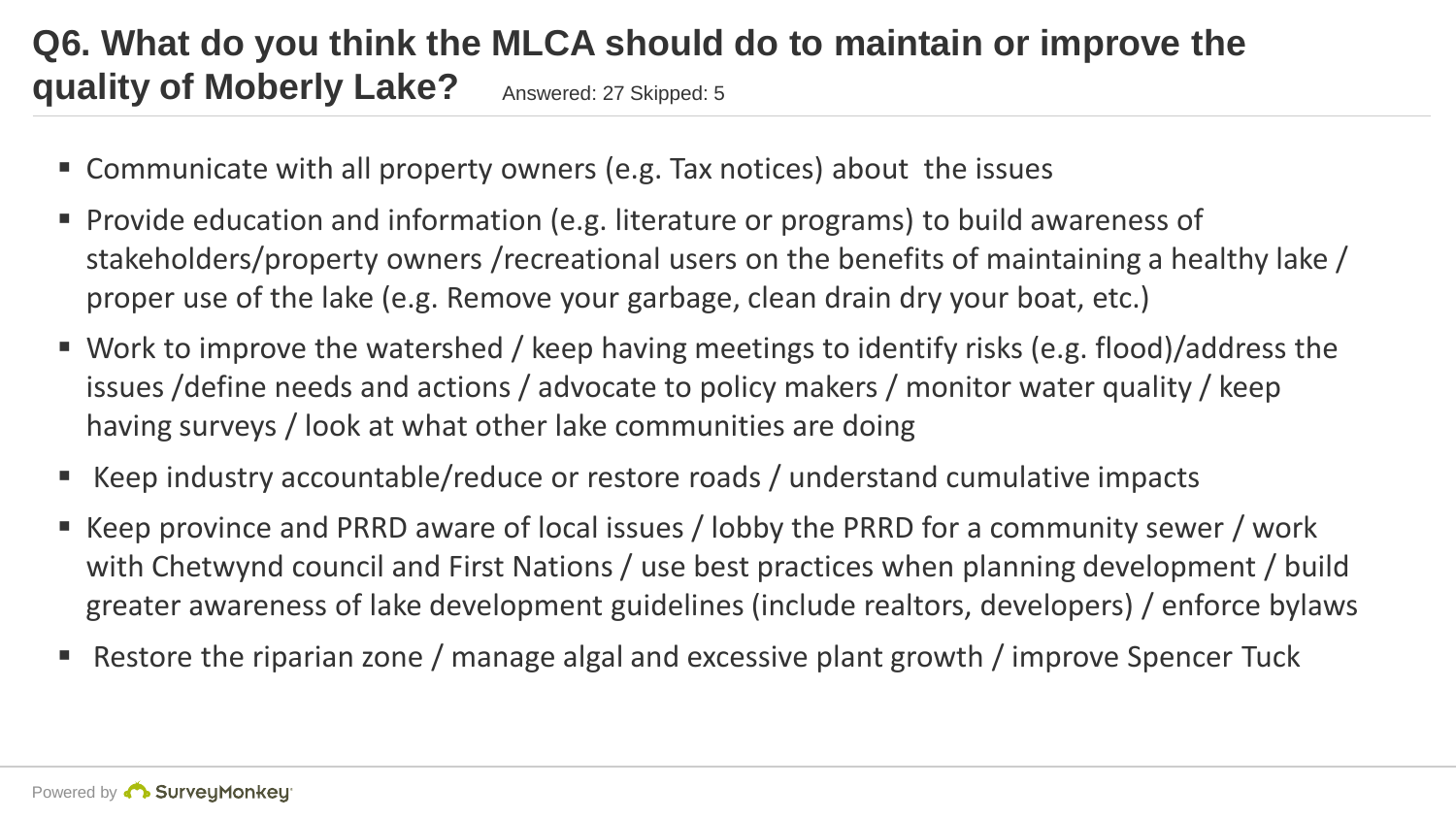## **Q7. What do you think the PRRD should do to maintain or improve the quality of Moberly Lake?** Answered: 28 Skipped: 4

- Communicate (put info in tax assessments) to and enable residents / users to implement good stewardship (e.g. Invasive species)
- **Provide info on appropriate landscaping, wildlife management, etc.**
- Support the local community groups and work together on zoning and bylaws, development limits, planning, waste management (e.g. garbage cans at the cairns), education, flood risk/causes, etc.
- Ensure septic systems are up to date /build a community system
- **Provide funds for water quality monitoring**
- Work with the province on issues such as road erosion and drainage issues/ culvert issues / monitoring ,etc
- **Enforce bylaws, encourage guidelines, best practices, etc**
- **Improve Spencer Tuck**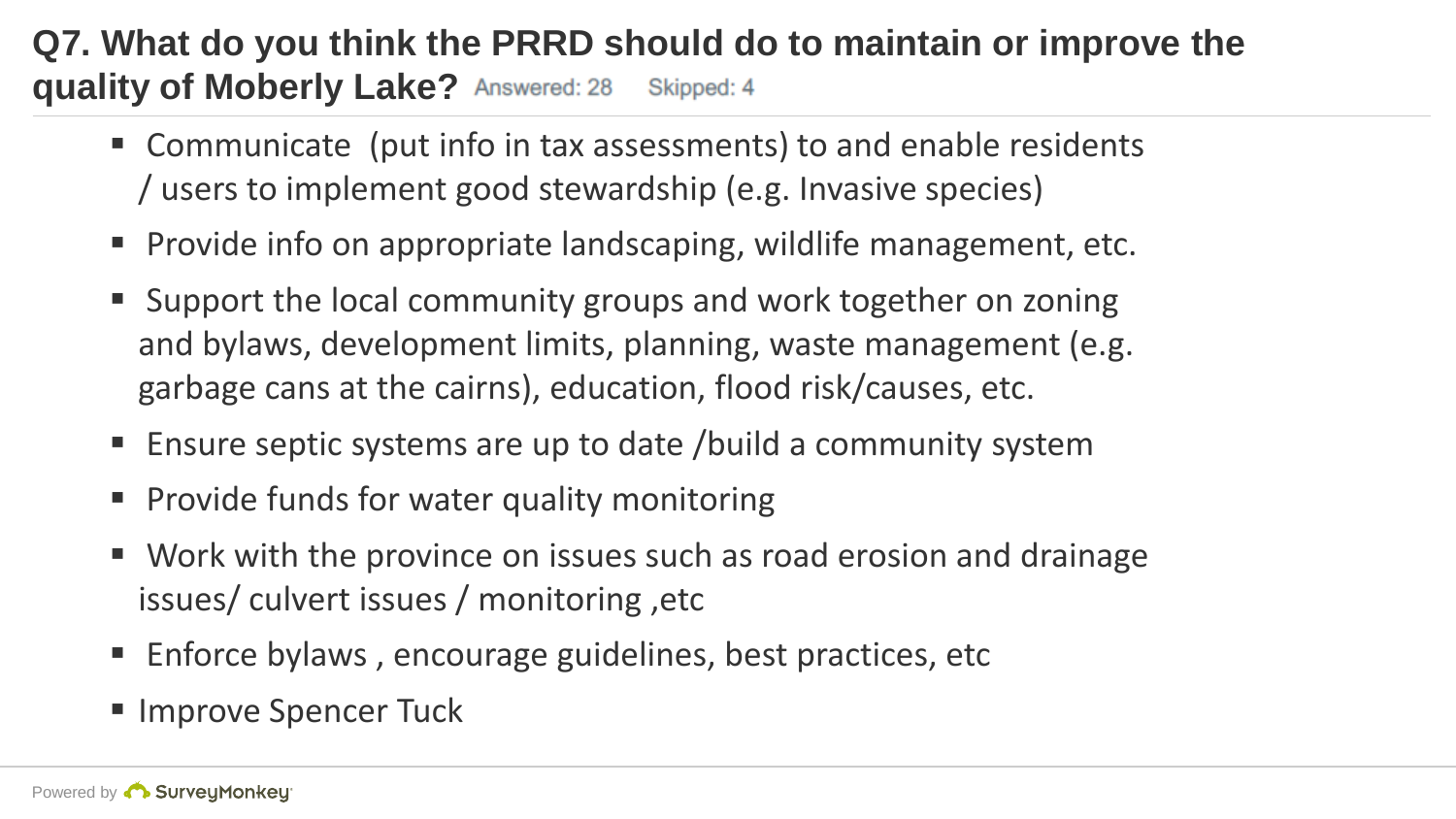# **Q8. What do you think the Province should do to maintain or improve the quality of Moberly Lake?** Answered: 24 Skipped: 8

- Have clear polices and enforce regulations to protect the watershed and its wildlife
- Understand and manage cumulative effects of industry (e.g. regulate the upstream industry, reduce summer/winter logging, increase buffer zone width)
- Assist with lake monitoring (wq, fish health) / release more lake trout / prevent invasive species/more conservation officers to enforce fishing restrictions
- Work with the PRRD to maintain riparian areas, proper ditching of roads above the lake to decrease sedimentation / manage riparian areas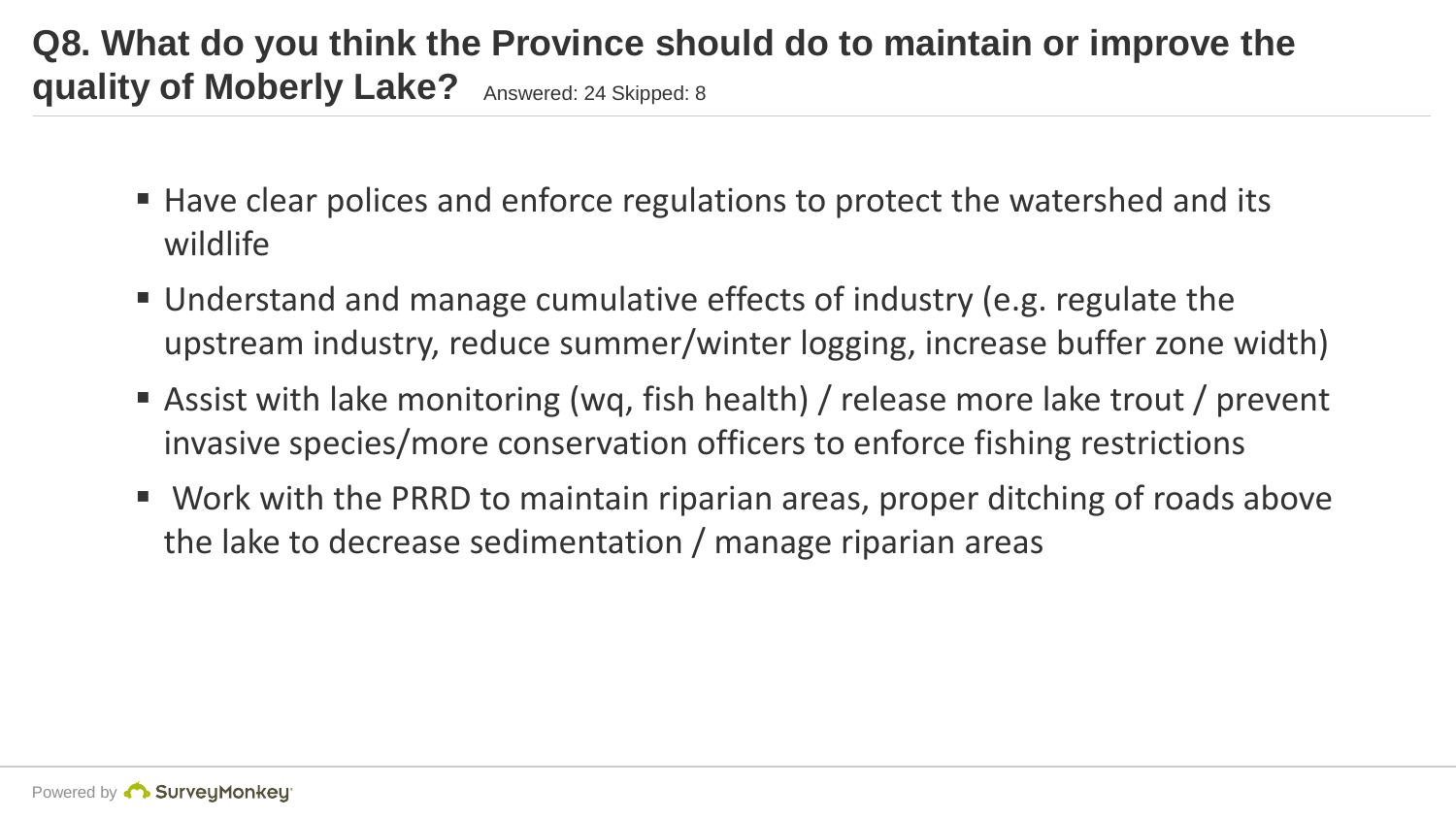come to the table as a stakeholder / understand their cumulative impact

use best practices and minimize upstream erosion / improve water and sediment control / deactivate unused roads / larger buffers /reclaim eroded areas / repair hung culverts

- improve dust controls
- manage water withdrawals appropriately